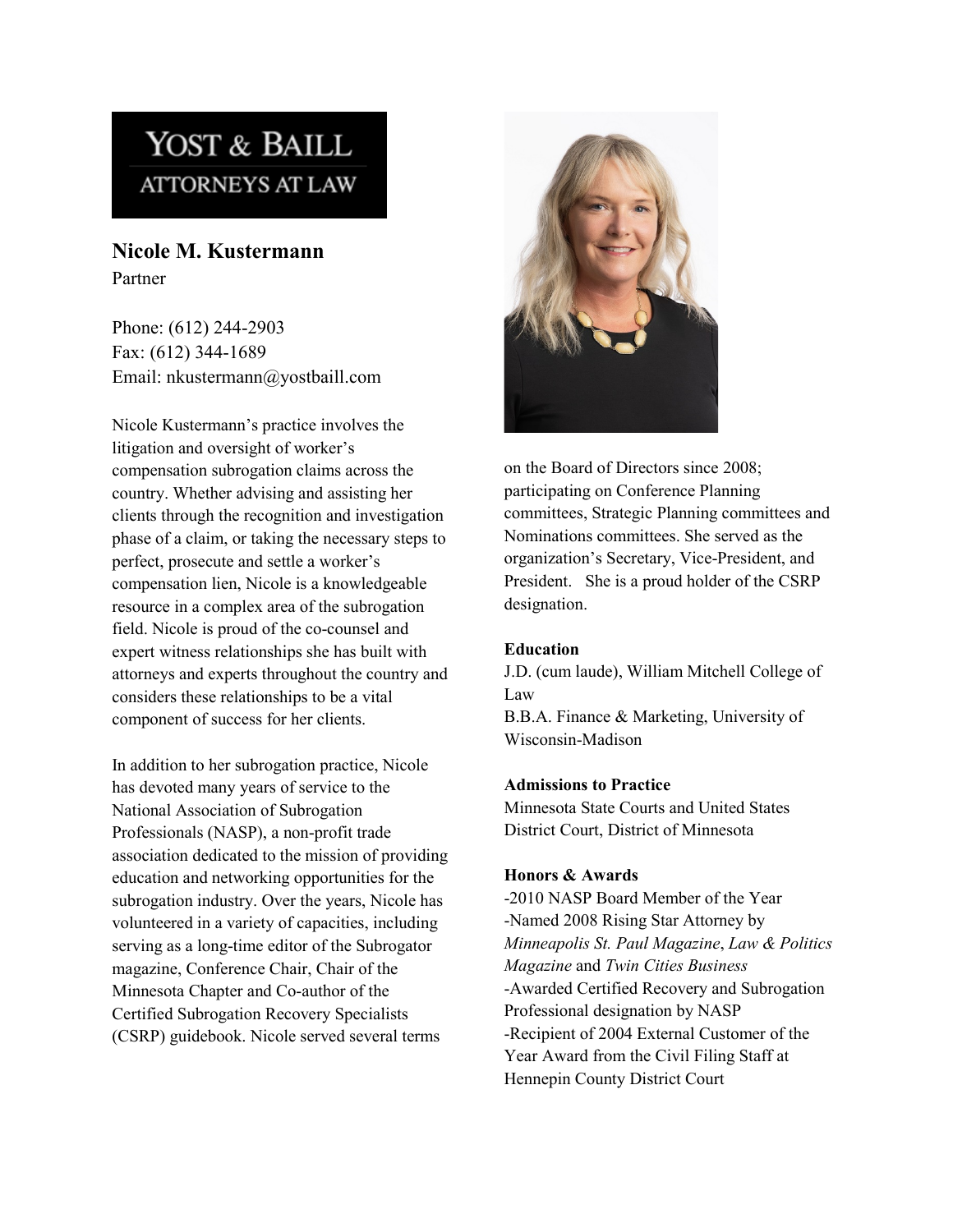#### **Other Leadership Roles**

-Served on Board of Directors for non-profit organization, Jenny's Light (www.jennyslight.org) **-**Secretary on Board of Directors of Osseo Maple Grove Hockey Association

#### **Professional Associations & Memberships**

Hennepin County and Minnesota State Bar Associations National Association of Subrogation Professionals

## **Presentations**

**2017** Nationwide Insurance – Des Moines, IA. "Worker's Compensation Subrogation"

Westfield Insurance – via Web-Ex. "The Complex World of Worker's Compensation"

Continental Western Insurance – Lincoln, NE. "Worker's Compensation Subrogation"

Nationwide Insurance – Des Moines, IA. "Just when you think you have it all figured out, Work Comp Subro!"

## **2014**

NASP Annual Conference, Orlando, FL, "Resolving Worker's Compensation Subrogation Claims: The Future is Negotiable,"

Federated Insurance – Owatonna, MN. "Worker's Compensation Subrogation: Making the Case with Product Liability Claims"

Westfield Insurance - St. Charles, IL. "Worker's Compensation Subrogation"

Iowa Symposium – West Des Moines, IA. "Worker's Compensation Subrogation in Iowa"

## **2013**

Farm Bureau Insurance – Des Moines, IA, "Solving the Worker's Comp Subro Puzzle."

## **2012**

NASP Annual Conference - Las Vegas, NV. "Evaluating and Negotiating Complex Worker's Compensation Claims: A Workshop"

NASP Subrogation Litigation: Skills and Management Conference - Chandler, AZ. "Deposition Preparation"

## **2011**

Webinar presentation for Fireman's Fund Insurance Company, "Worker's Compensation Subrogation: A Team Approach"

NASP Subrogation Litigation: Skills and Management Conference - San Diego, CA. "Direct and Cross Examination"

## **2010**

NASP Annual Conference – Dallas, TX. "Psst, Don't Just Hear It Through The Grapevine: Increased Recoveries from the Uninsured"

## **2008**

NASP Subrogation Litigation: Skills and Management Conference – Las Vegas, NV. "Everyday Customer Service Issues in Auto Subrogation"

## **2007**

NASP Subrogation Litigation: Skills and Management Conference – Las Vegas, NV. "Managing High Volume Litigation"

## **2006**

NASP Annual Conference – Orlando, FL. "Black cow at night, white pig in a snowstorm; When is the farmer caught in the headlights?"